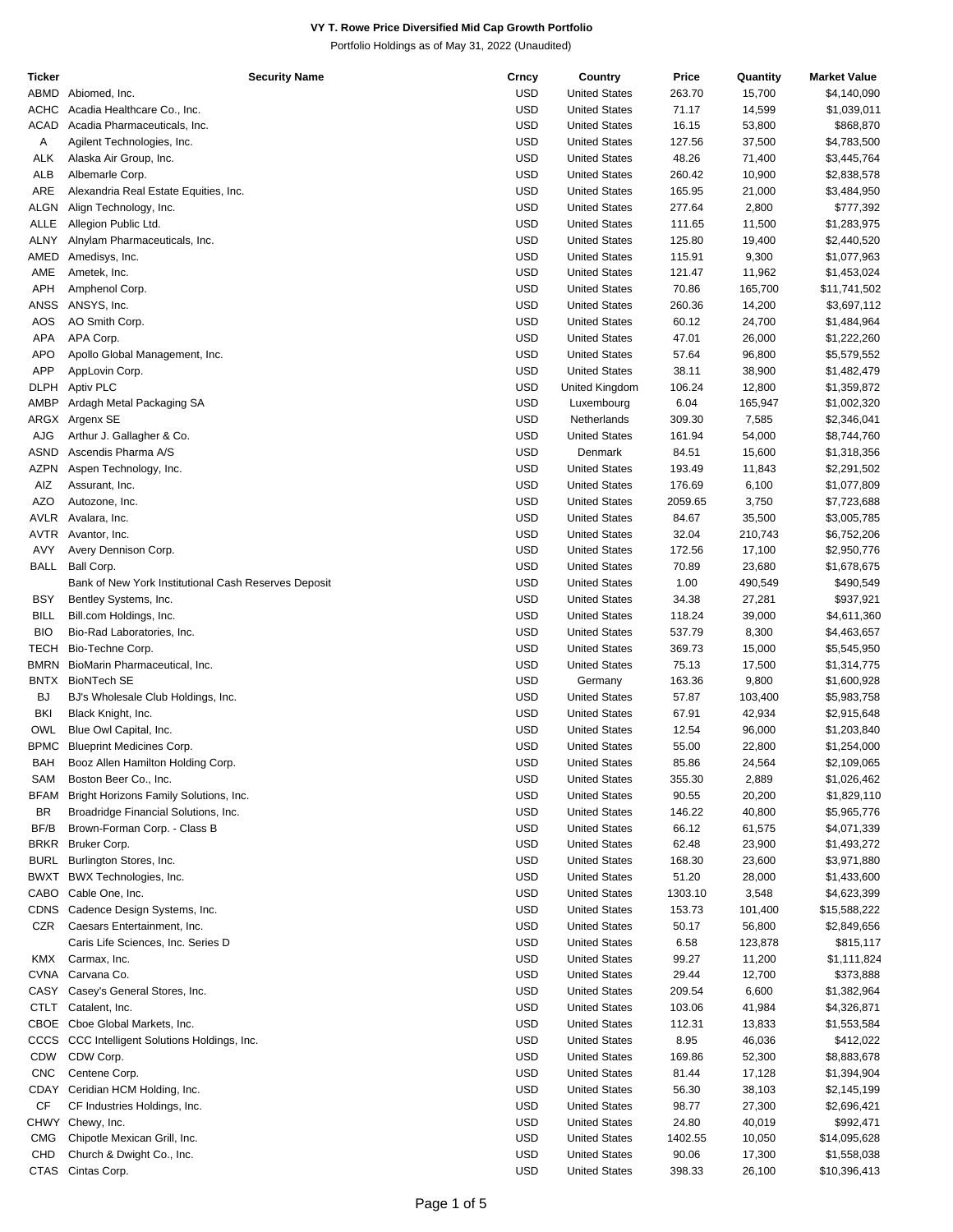| Ticker      | Security Name                             | Crncy      | Country              | Price  | Quantity | <b>Market Value</b> |
|-------------|-------------------------------------------|------------|----------------------|--------|----------|---------------------|
|             | CGNX Cognex Corp.                         | <b>USD</b> | <b>United States</b> | 48.42  | 30,100   | \$1,457,442         |
| CFLT        | Confluent, Inc.                           | <b>USD</b> | <b>United States</b> | 21.13  | 27,348   | \$577,863           |
|             |                                           |            |                      |        |          |                     |
| STZ         | Constellation Brands, Inc.                | <b>USD</b> | <b>United States</b> | 245.47 | 5,900    | \$1,448,273         |
| COO         | Cooper Cos., Inc.                         | <b>USD</b> | <b>United States</b> | 350.74 | 4,500    | \$1,578,330         |
|             | CPRT Copart, Inc.                         | <b>USD</b> | <b>United States</b> | 114.53 | 87,500   | \$10,021,375        |
| <b>CTVA</b> | Corteva, Inc.                             | <b>USD</b> | <b>United States</b> | 62.62  | 56,200   | \$3,519,244         |
|             |                                           |            |                      |        |          |                     |
| <b>CSGP</b> | CoStar Group, Inc.                        | <b>USD</b> | <b>United States</b> | 60.94  | 77,345   | \$4,713,404         |
| <b>CTRA</b> | Coterra Energy, Inc.                      | <b>USD</b> | <b>United States</b> | 34.33  | 100,800  | \$3,460,464         |
| COUP        | Coupa Software, Inc.                      | <b>USD</b> | <b>United States</b> | 68.79  | 23,723   | \$1,631,905         |
| CRWD        | Crowdstrike Holdings, Inc.                | <b>USD</b> | <b>United States</b> | 159.99 | 85,097   | \$13,614,669        |
|             |                                           |            |                      |        |          |                     |
| <b>CUBE</b> | CubeSmart                                 | <b>USD</b> | <b>United States</b> | 44.53  | 189,000  | \$8,416,170         |
| DAR         | Darling Ingredients, Inc.                 | <b>USD</b> | <b>United States</b> | 80.07  | 59,200   | \$4,740,144         |
|             | Databricks, Inc.                          | <b>USD</b> | <b>United States</b> | 165.88 | 11,320   | \$1,877,762         |
|             | Databricks, Inc., Series F                | <b>USD</b> | <b>United States</b> | 165.88 | 24,459   | \$4,057,259         |
|             |                                           |            |                      |        |          |                     |
|             | Databricks, Inc., Series G                | <b>USD</b> | <b>United States</b> | 165.88 | 2,636    | \$437,260           |
| <b>DDOG</b> | Datadog, Inc.                             | <b>USD</b> | <b>United States</b> | 95.39  | 109,146  | \$10,411,437        |
| <b>DVA</b>  | DaVita, Inc.                              | <b>USD</b> | <b>United States</b> | 97.49  | 14,400   | \$1,403,856         |
| <b>DSG</b>  | Descartes Systems Group, Inc./The         | <b>USD</b> | Canada               | 59.35  | 17,100   | \$1,014,885         |
|             |                                           |            |                      |        |          |                     |
| <b>DVN</b>  | Devon Energy Corp.                        | <b>USD</b> | <b>United States</b> | 74.90  | 198,600  | \$14,875,140        |
| <b>DXCM</b> | DexCom, Inc.                              | <b>USD</b> | <b>United States</b> | 297.94 | 50,600   | \$15,075,764        |
| <b>DFS</b>  | <b>Discover Financial Services</b>        | <b>USD</b> | <b>United States</b> | 113.49 | 69,400   | \$7,876,206         |
| <b>DOCU</b> | DocuSign, Inc.                            | <b>USD</b> | <b>United States</b> |        |          |                     |
|             |                                           |            |                      | 83.91  | 49,853   | \$4,183,165         |
| <b>DLTR</b> | Dollar Tree, Inc.                         | <b>USD</b> | <b>United States</b> | 160.33 | 6,700    | \$1,074,211         |
| <b>DPZ</b>  | Domino's Pizza, Inc.                      | <b>USD</b> | <b>United States</b> | 363.17 | 12,000   | \$4,358,040         |
| DV          | DoubleVerify Holdings, Inc.               | <b>USD</b> | <b>United States</b> | 22.25  | 52,600   | \$1,170,350         |
|             |                                           |            |                      |        |          |                     |
| <b>DKNG</b> | DraftKings, Inc.                          | <b>USD</b> | <b>United States</b> | 13.55  | 95,400   | \$1,292,670         |
| DT          | Dynatrace, Inc.                           | <b>USD</b> | <b>United States</b> | 37.67  | 34,137   | \$1,285,941         |
| ELAN        | Elanco Animal Health, Inc.                | <b>USD</b> | <b>United States</b> | 23.70  | 60,410   | \$1,431,717         |
| EA          | Electronic Arts, Inc.                     | <b>USD</b> | <b>United States</b> | 138.65 | 11,300   | \$1,566,745         |
|             |                                           |            |                      |        |          |                     |
|             | DAVA Endava PLC                           | <b>USD</b> | United Kingdom       | 100.89 | 11,300   | \$1,140,057         |
| <b>ENPH</b> | Enphase Energy, Inc.                      | <b>USD</b> | <b>United States</b> | 186.19 | 40,600   | \$7,559,314         |
| <b>ENTG</b> | Entegris, Inc.                            | <b>USD</b> | <b>United States</b> | 110.96 | 80,400   | \$8,921,184         |
| <b>EPAM</b> | EPAM Systems, Inc.                        | <b>USD</b> | <b>United States</b> | 338.52 | 24,000   | \$8,124,480         |
|             |                                           |            |                      |        |          |                     |
| EFX         | Equifax, Inc.                             | <b>USD</b> | <b>United States</b> | 202.58 | 17,787   | \$3,603,290         |
| <b>ELS</b>  | Equity Lifestyle Properties, Inc.         | <b>USD</b> | <b>United States</b> | 75.70  | 75,100   | \$5,685,070         |
| <b>ETSY</b> | Etsy, Inc.                                | <b>USD</b> | <b>United States</b> | 81.12  | 42,000   | \$3,407,040         |
| <b>EEFT</b> | Euronet Worldwide, Inc.                   | <b>USD</b> | <b>United States</b> | 121.16 | 15,800   | \$1,914,328         |
|             |                                           |            |                      |        |          |                     |
| <b>EXAS</b> | Exact Sciences Corp.                      | <b>USD</b> | <b>United States</b> | 49.81  | 38,600   | \$1,922,666         |
| <b>EXPI</b> | eXp World Holdings, Inc.                  | <b>USD</b> | <b>United States</b> | 13.97  | 30,900   | \$431,673           |
| EXPD        | Expeditors International Washington, Inc. | <b>USD</b> | <b>United States</b> | 108.84 | 17,000   | \$1,850,280         |
| <b>FDS</b>  | Factset Research Systems, Inc.            | <b>USD</b> | <b>United States</b> | 381.78 | 11,400   | \$4,352,292         |
|             |                                           |            |                      |        |          |                     |
| <b>FICO</b> | Fair Isaac Corp.                          | <b>USD</b> | <b>United States</b> | 409.55 | 11,900   | \$4,873,645         |
| FAST        | Fastenal Co.                              | <b>USD</b> | <b>United States</b> | 53.56  | 201,400  | \$10,786,984        |
| FERG        | Ferguson PLC                              | <b>USD</b> | United Kingdom       | 119.56 | 9,300    | \$1,111,908         |
| <b>FRC</b>  | First Republic Bank                       | <b>USD</b> | <b>United States</b> | 155.03 | 11,500   | \$1,782,845         |
|             |                                           |            |                      |        |          |                     |
| <b>FIVE</b> | Five Below, Inc.                          | <b>USD</b> | <b>United States</b> | 130.59 | 26,469   | \$3,456,587         |
| <b>FIVN</b> | Five9, Inc.                               | <b>USD</b> | <b>United States</b> | 96.71  | 22,895   | \$2,214,175         |
| FLT         | FleetCor Technologies, Inc.               | <b>USD</b> | <b>United States</b> | 248.81 | 14,500   | \$3,607,745         |
| <b>FND</b>  | Floor & Decor Holdings, Inc.              | <b>USD</b> | <b>United States</b> | 75.44  | 28,800   | \$2,172,672         |
|             |                                           |            |                      |        |          |                     |
| <b>FTNT</b> | Fortinet, Inc.                            | <b>USD</b> | <b>United States</b> | 294.14 | 54,300   | \$15,971,802        |
| <b>FBHS</b> | Fortune Brands Home & Security, Inc.      | <b>USD</b> | <b>United States</b> | 69.35  | 48,275   | \$3,347,871         |
| IT          | Gartner, Inc.                             | <b>USD</b> | <b>United States</b> | 262.40 | 27,400   | \$7,189,760         |
| <b>GNRC</b> |                                           | <b>USD</b> | <b>United States</b> |        |          |                     |
|             | Generac Holdings, Inc.                    |            |                      | 247.08 | 28,100   | \$6,942,948         |
| <b>GMAB</b> | Genmab A/S                                | <b>USD</b> | Denmark              | 30.25  | 44,000   | \$1,331,000         |
| G           | Genpact Ltd.                              | <b>USD</b> | <b>United States</b> | 44.37  | 36,000   | \$1,597,320         |
| GTLB        | Gitlab, Inc.                              | <b>USD</b> | <b>United States</b> | 38.94  | 31,589   | \$1,230,076         |
|             |                                           |            |                      |        |          |                     |
| <b>GLOB</b> | Globant SA                                | <b>USD</b> | Argentina            | 189.51 | 14,100   | \$2,672,091         |
| GDDY        | GoDaddy, Inc.                             | <b>USD</b> | <b>United States</b> | 75.05  | 18,400   | \$1,380,920         |
| GGG         | Graco, Inc.                               | <b>USD</b> | <b>United States</b> | 63.30  | 18,000   | \$1,139,400         |
| GH          | Guardant Health, Inc.                     | <b>USD</b> | <b>United States</b> | 40.98  | 26,500   | \$1,085,970         |
|             |                                           |            |                      |        |          |                     |
| HAL         | Halliburton Co.                           | <b>USD</b> | <b>United States</b> | 40.50  | 116,100  | \$4,702,050         |
| HIG         | Hartford Financial Services Group, Inc.   | <b>USD</b> | <b>United States</b> | 72.51  | 124,900  | \$9,056,499         |
| HSY         | Hershey Co.                               | <b>USD</b> | <b>United States</b> | 211.71 | 19,600   | \$4,149,516         |
| <b>HXL</b>  | Hexcel Corp.                              | <b>USD</b> | <b>United States</b> | 57.45  | 23,600   | \$1,355,820         |
|             |                                           |            |                      |        |          |                     |
| <b>HLT</b>  | Hilton Worldwide Holdings, Inc.           | <b>USD</b> | <b>United States</b> | 140.86 | 88,700   | \$12,494,282        |
| <b>HOLX</b> | Hologic, Inc.                             | <b>USD</b> | <b>United States</b> | 75.27  | 18,400   | \$1,384,968         |
| <b>HZNP</b> | Horizon Therapeutics Plc                  | <b>USD</b> | <b>United States</b> | 89.69  | 16,200   | \$1,452,978         |
|             |                                           |            |                      |        |          |                     |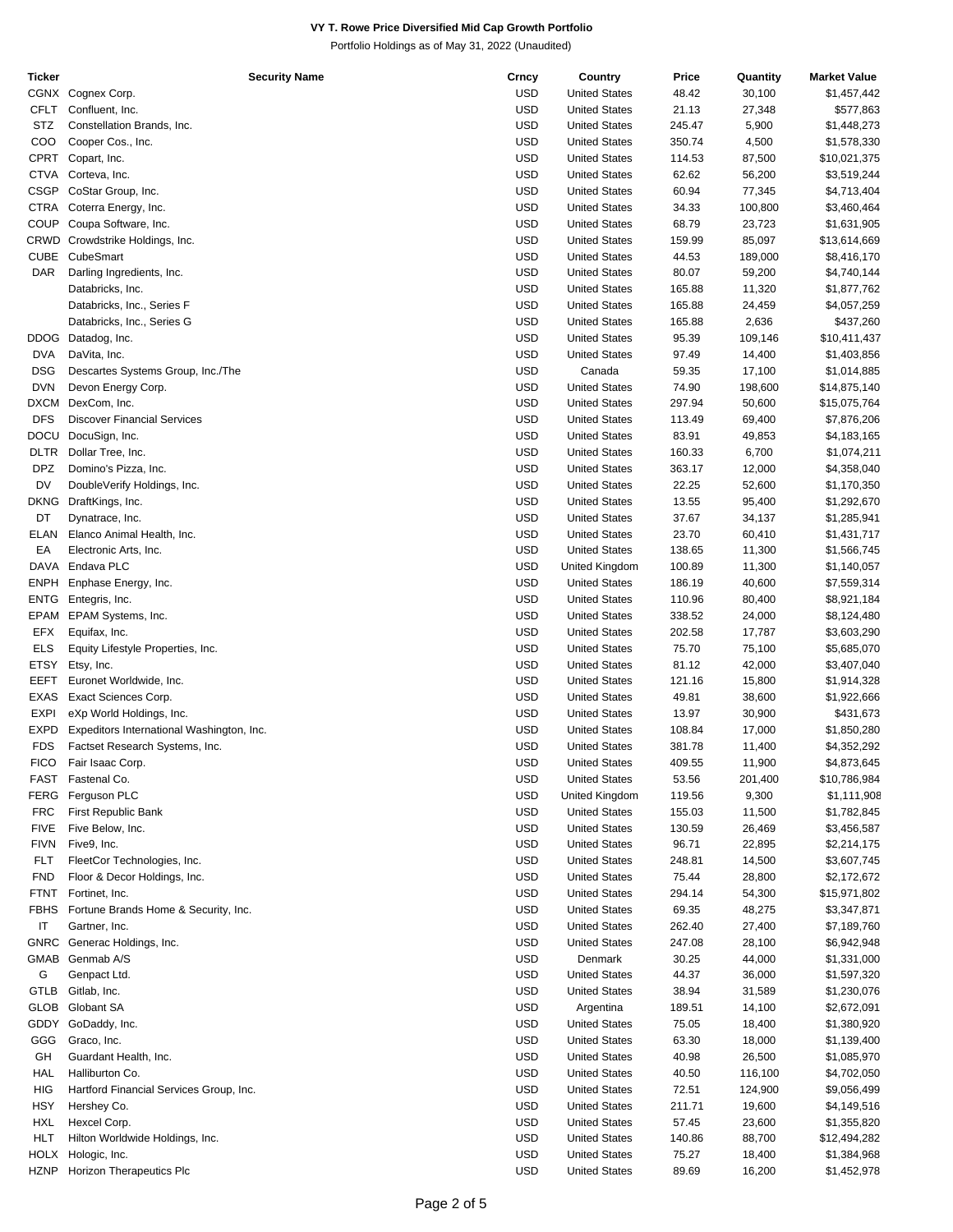| Ticker      | <b>Security Name</b>                    | Crncy      | Country              | Price   | Quantity | <b>Market Value</b> |
|-------------|-----------------------------------------|------------|----------------------|---------|----------|---------------------|
| <b>HWM</b>  | Howmet Aerospace, Inc.                  | <b>USD</b> | <b>United States</b> | 35.77   | 63,100   | \$2,257,087         |
| <b>HUBB</b> | Hubbell, Inc.                           | <b>USD</b> | <b>United States</b> | 189.86  | 13,500   | \$2,563,110         |
|             |                                         |            |                      |         |          |                     |
| <b>HUBS</b> | HubSpot, Inc.                           | <b>USD</b> | <b>United States</b> | 337.69  | 24,066   | \$8,126,848         |
| HII         | Huntington Ingalls Industries, Inc.     | <b>USD</b> | <b>United States</b> | 210.46  | 6,800    | \$1,431,128         |
| IAA         | IAA, Inc.                               | <b>USD</b> | <b>United States</b> | 39.03   | 66,200   | \$2,583,786         |
| IAC         | IAC/InterActiveCorp                     | <b>USD</b> | <b>United States</b> | 85.30   | 10,900   | \$929,770           |
| <b>ICUI</b> | ICU Medical, Inc.                       | <b>USD</b> | <b>United States</b> | 181.64  | 5,775    | \$1,048,971         |
|             |                                         |            |                      |         |          |                     |
| IEX         | <b>IDEX Corp.</b>                       | <b>USD</b> | <b>United States</b> | 191.55  | 6,900    | \$1,321,695         |
| <b>IDXX</b> | Idexx Laboratories, Inc.                | <b>USD</b> | <b>United States</b> | 391.62  | 10,900   | \$4,268,658         |
| <b>INCY</b> | Incyte Corp., Ltd.                      | <b>USD</b> | <b>United States</b> | 75.89   | 19,300   | \$1,464,677         |
| <b>INFA</b> | Informatica, Inc.                       | <b>USD</b> | <b>United States</b> | 20.40   | 77,700   | \$1,585,080         |
|             |                                         |            |                      |         |          |                     |
| PODD        | Insulet Corp.                           | <b>USD</b> | <b>United States</b> | 213.48  | 36,800   | \$7,856,064         |
| IQV         | IQVIA Holdings, Inc.                    | <b>USD</b> | <b>United States</b> | 215.25  | 16,600   | \$3,573,150         |
| <b>JBHT</b> | JB Hunt Transport Services, Inc.        | <b>USD</b> | <b>United States</b> | 172.58  | 27,300   | \$4,711,434         |
| <b>KEYS</b> | Keysight Technologies, Inc.             | <b>USD</b> | <b>United States</b> | 145.60  | 24,650   | \$3,589,040         |
|             |                                         |            |                      |         |          |                     |
| <b>KLAC</b> | KLA Corp.                               | <b>USD</b> | <b>United States</b> | 364.85  | 7,300    | \$2,663,405         |
| <b>LSTR</b> | Landstar System, Inc.                   | <b>USD</b> | <b>United States</b> | 151.43  | 9,200    | \$1,393,156         |
| <b>LSCC</b> | Lattice Semiconductor Corp.             | <b>USD</b> | <b>United States</b> | 52.02   | 27,300   | \$1,420,146         |
| <b>LDOS</b> | Leidos Holdings, Inc.                   | <b>USD</b> | <b>United States</b> | 104.50  | 13,900   | \$1,452,550         |
|             |                                         |            |                      |         |          |                     |
| <b>LFUS</b> | Littelfuse, Inc.                        | <b>USD</b> | <b>United States</b> | 270.20  | 5,100    | \$1,378,020         |
| LULU        | Lululemon Athletica, Inc.               | <b>USD</b> | Canada               | 292.69  | 46,600   | \$13,639,354        |
| MANH        | Manhattan Associates, Inc.              | <b>USD</b> | <b>United States</b> | 120.93  | 30,900   | \$3,736,737         |
|             | MKTX MarketAxess Holdings, Inc.         | <b>USD</b> | <b>United States</b> | 281.68  | 16,500   | \$4,647,720         |
|             |                                         |            |                      |         |          |                     |
| <b>MRVL</b> | Marvell Technology, Inc.                | <b>USD</b> | <b>United States</b> | 59.15   | 42,748   | \$2,528,544         |
| MTCH        | Match Group, Inc.                       | <b>USD</b> | <b>United States</b> | 78.78   | 116,031  | \$9,140,922         |
| <b>MAT</b>  | Mattel, Inc.                            | <b>USD</b> | <b>United States</b> | 25.12   | 134,700  | \$3,383,664         |
| <b>MKC</b>  | McCormick & Co., Inc.                   | <b>USD</b> | <b>United States</b> | 92.72   | 10,400   | \$964,288           |
|             |                                         |            |                      |         |          |                     |
| <b>MCK</b>  | McKesson Corp.                          | <b>USD</b> | <b>United States</b> | 328.69  | 50,591   | \$16,628,756        |
| <b>MTD</b>  | Mettler Toledo International, Inc.      | <b>USD</b> | <b>United States</b> | 1286.12 | 6,900    | \$8,874,228         |
| <b>MGM</b>  | <b>MGM Resorts International</b>        | <b>USD</b> | <b>United States</b> | 34.97   | 248,200  | \$8,679,554         |
| <b>MCHP</b> | Microchip Technology, Inc.              | <b>USD</b> | <b>United States</b> | 72.65   | 169,834  | \$12,338,440        |
|             |                                         |            |                      |         |          |                     |
| <b>MIDD</b> | Middleby Corp.                          | <b>USD</b> | <b>United States</b> | 151.46  | 14,600   | \$2,211,316         |
| <b>MKSI</b> | MKS Instruments, Inc.                   | <b>USD</b> | <b>United States</b> | 123.50  | 11,000   | \$1,358,500         |
| MOH         | Molina Healthcare, Inc.                 | <b>USD</b> | <b>United States</b> | 290.22  | 8,200    | \$2,379,804         |
| MDB         | MongoDB, Inc.                           | <b>USD</b> | <b>United States</b> | 237.15  | 29,239   | \$6,934,029         |
| MPWR        | Monolithic Power Systems, Inc.          | <b>USD</b> | <b>United States</b> | 450.39  | 19,600   | \$8,827,644         |
|             |                                         |            |                      |         |          |                     |
| MSI         | Motorola Solutions, Inc.                | <b>USD</b> | <b>United States</b> | 219.74  | 23,400   | \$5,141,916         |
| <b>MSCI</b> | MSCI, Inc. - Class A                    | <b>USD</b> | <b>United States</b> | 442.35  | 23,500   | \$10,395,225        |
| <b>NDAQ</b> | Nasdaq, Inc.                            | <b>USD</b> | <b>United States</b> | 155.26  | 10,000   | \$1,552,600         |
|             | NCNO nCino, Inc.                        | <b>USD</b> | <b>United States</b> | 32.67   | 60,482   | \$1,975,947         |
|             |                                         |            |                      |         |          |                     |
| <b>NBIX</b> | Neurocrine Biosciences, Inc.            | <b>USD</b> | <b>United States</b> | 93.49   | 15,679   | \$1,465,830         |
|             | NVCR Novocure Ltd.                      | <b>USD</b> | United Kingdom       | 80.38   | 19,100   | \$1,535,258         |
| <b>NVR</b>  | NVR, Inc.                               | <b>USD</b> | <b>United States</b> | 4450.62 | 1,544    | \$6,871,757         |
|             | ORLY O'Reilly Automotive, Inc.          | <b>USD</b> | <b>United States</b> | 637.17  | 12,600   | \$8,028,342         |
|             |                                         |            |                      |         |          |                     |
|             | OKTA Okta, Inc.                         | <b>USD</b> | <b>United States</b> | 83.05   | 45,300   | \$3,762,165         |
| <b>ODFL</b> | Old Dominion Freight Line               | <b>USD</b> | <b>United States</b> | 258.24  | 35,450   | \$9,154,608         |
| OLLI        | Ollie's Bargain Outlet Holdings, Inc.   | <b>USD</b> | <b>United States</b> | 46.97   | 22,900   | \$1,075,613         |
| ON          | ON Semiconductor Corp.                  | <b>USD</b> | <b>United States</b> | 60.68   | 114,700  | \$6,959,996         |
|             |                                         |            |                      |         |          |                     |
| <b>OTIS</b> | Otis Worldwide Corp.                    | <b>USD</b> | <b>United States</b> | 74.40   | 30,700   | \$2,284,080         |
| <b>PCAR</b> | Paccar, Inc.                            | <b>USD</b> | <b>United States</b> | 86.84   | 20,000   | \$1,736,800         |
| PACB        | Pacific Biosciences of California, Inc. | <b>USD</b> | <b>United States</b> | 5.63    | 46,700   | \$262,921           |
|             | PANW Palo Alto Networks, Inc.           | <b>USD</b> | <b>United States</b> | 502.78  | 34,900   | \$17,547,022        |
|             |                                         |            |                      |         |          |                     |
| PZZA        | Papa Johns International, Inc.          | <b>USD</b> | <b>United States</b> | 88.01   | 23,000   | \$2,024,230         |
|             | PAYX Paychex, Inc.                      | <b>USD</b> | <b>United States</b> | 123.83  | 71,500   | \$8,853,845         |
|             | PAYC Paycom Software, Inc.              | <b>USD</b> | <b>United States</b> | 284.34  | 25,700   | \$7,307,538         |
|             | PYCR Paycor HCM, Inc.                   | <b>USD</b> | <b>United States</b> | 24.52   |          |                     |
|             |                                         |            |                      |         | 50,100   | \$1,228,452         |
| <b>PCTY</b> | Paylocity Holding Corp.                 | <b>USD</b> | <b>United States</b> | 174.86  | 23,000   | \$4,021,780         |
| <b>PEN</b>  | Penumbra, Inc.                          | <b>USD</b> | <b>United States</b> | 146.92  | 17,000   | \$2,497,640         |
| <b>PINS</b> | Pinterest, Inc.                         | <b>USD</b> | <b>United States</b> | 19.65   | 109,600  | \$2,153,640         |
|             |                                         |            |                      |         |          |                     |
| <b>PXD</b>  | Pioneer Natural Resources Co.           | <b>USD</b> | <b>United States</b> | 277.94  | 48,500   | \$13,480,090        |
| POOL        | Pool Corp.                              | <b>USD</b> | <b>United States</b> | 398.62  | 13,700   | \$5,461,094         |
| <b>PPG</b>  | PPG Industries, Inc.                    | <b>USD</b> | <b>United States</b> | 126.49  | 33,100   | \$4,186,819         |
|             | PCOR Procore Technologies, Inc.         | <b>USD</b> | <b>United States</b> | 45.50   | 16,536   | \$752,388           |
| <b>PTC</b>  | PTC, Inc.                               | <b>USD</b> | <b>United States</b> | 116.53  |          |                     |
|             |                                         |            |                      |         | 37,575   | \$4,378,615         |
| XM          | Qualtrics International, Inc.           | <b>USD</b> | <b>United States</b> | 14.20   | 66,502   | \$944,328           |
|             |                                         |            |                      |         |          |                     |
| QDEL        | QuidelOrtho Corp.                       | <b>USD</b> | <b>United States</b> | 95.03   | 12,500   | \$1,187,875         |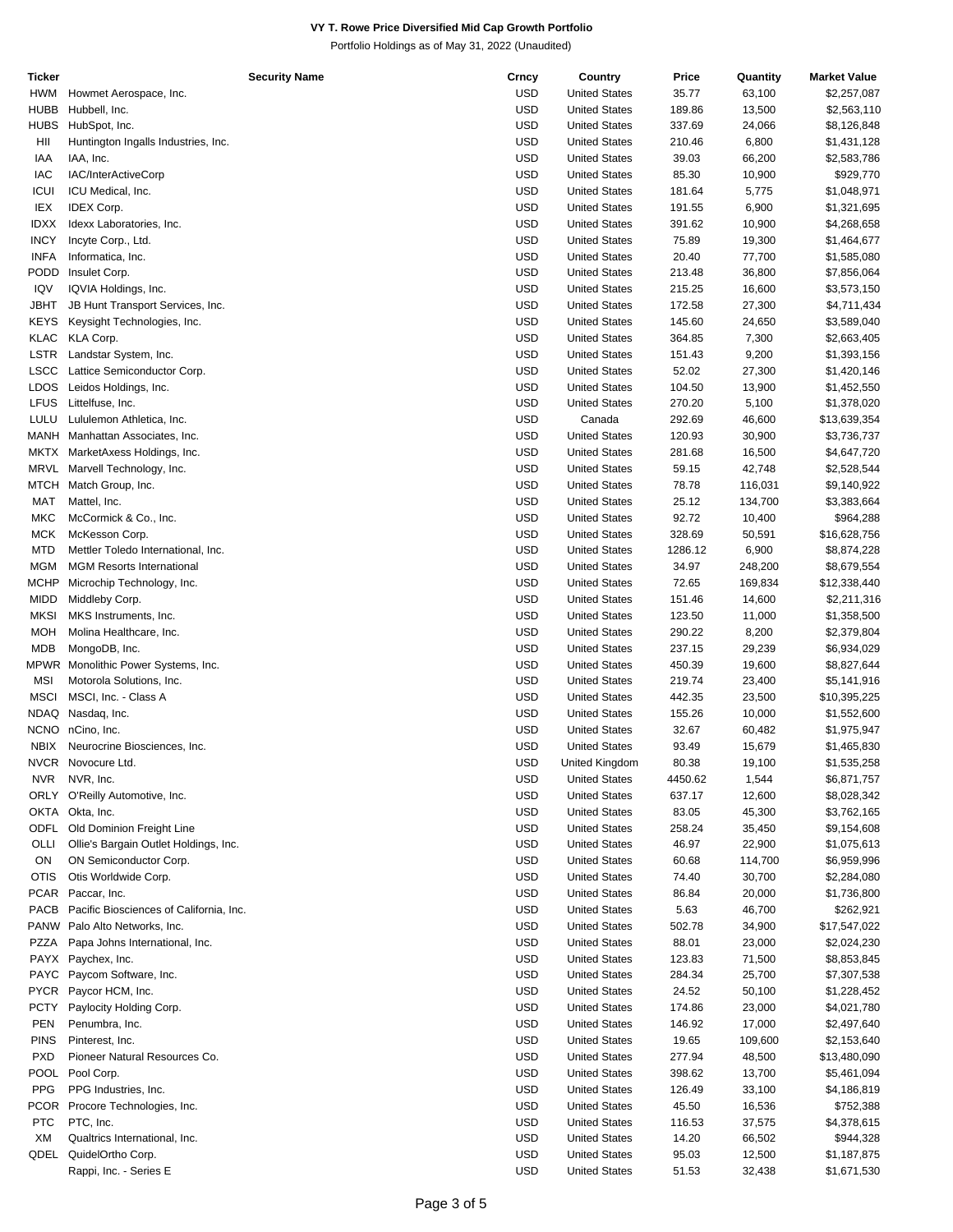| Ticker      | <b>Security Name</b>                     | Crncy      | Country              | Price   | Quantity  | <b>Market Value</b> |
|-------------|------------------------------------------|------------|----------------------|---------|-----------|---------------------|
| RGEN        | Repligen Corp.                           | <b>USD</b> | <b>United States</b> | 164.47  | 36,886    | \$6,066,640         |
| <b>RSG</b>  | Republic Services, Inc.                  | <b>USD</b> | <b>United States</b> | 133.84  | 40,800    | \$5,460,672         |
| <b>RMD</b>  | Resmed, Inc.                             | <b>USD</b> | <b>United States</b> | 203.46  | 43,200    | \$8,789,472         |
|             |                                          |            |                      |         |           |                     |
| QSR         | Restaurant Brands International, Inc.    | <b>USD</b> | Canada               | 52.51   | 59,281    | \$3,112,845         |
| <b>REXR</b> | Rexford Industrial Realty, Inc.          | <b>USD</b> | <b>United States</b> | 63.87   | 22,800    | \$1,456,236         |
| <b>RH</b>   | <b>RH</b>                                | <b>USD</b> | <b>United States</b> | 290.08  | 4,700     | \$1,363,376         |
| <b>RNG</b>  | RingCentral, Inc.                        | <b>USD</b> | <b>United States</b> | 63.14   | 29,000    | \$1,831,060         |
| <b>RBA</b>  | Ritchie Bros Auctioneers, Inc.           | <b>USD</b> | Canada               | 60.19   | 20,300    | \$1,221,857         |
| <b>ROK</b>  | Rockwell Automation, Inc.                | <b>USD</b> | <b>United States</b> | 213.20  | 25,600    | \$5,457,920         |
| <b>ROKU</b> | Roku, Inc.                               | <b>USD</b> | <b>United States</b> | 94.90   | 25,400    | \$2,410,460         |
|             |                                          |            |                      |         |           |                     |
| <b>ROL</b>  | Rollins, Inc.                            | <b>USD</b> | <b>United States</b> | 35.46   | 35,237    | \$1,249,504         |
| <b>ROST</b> | Ross Stores, Inc.                        | <b>USD</b> | <b>United States</b> | 85.02   | 27,000    | \$2,295,540         |
| <b>RPRX</b> | Royalty Pharma PLC                       | <b>USD</b> | <b>United States</b> | 41.14   | 35,088    | \$1,443,520         |
| <b>RPM</b>  | RPM International, Inc.                  | <b>USD</b> | <b>United States</b> | 88.10   | 32,500    | \$2,863,250         |
| <b>SBAC</b> | SBA Communications Corp.                 | <b>USD</b> | <b>United States</b> | 336.61  | 30,100    | \$10,131,961        |
| <b>SGEN</b> | Seagen, Inc.                             | <b>USD</b> | <b>United States</b> | 135.68  | 15,880    | \$2,154,598         |
|             |                                          |            |                      |         |           |                     |
| <b>SEE</b>  | Sealed Air Corp.                         | <b>USD</b> | <b>United States</b> | 62.18   | 39,300    | \$2,443,674         |
| S           | SentinelOne, Inc.                        | <b>USD</b> | <b>United States</b> | 23.79   | 51,771    | \$1,231,632         |
| SCI         | Service Corp. International              | <b>USD</b> | <b>United States</b> | 70.03   | 22,500    | \$1,575,675         |
| SWAV        | Shockwave Medical, Inc.                  | <b>USD</b> | <b>United States</b> | 164.21  | 7,700     | \$1,264,417         |
| <b>SLAB</b> | Silicon Laboratories, Inc.               | <b>USD</b> | <b>United States</b> | 149.16  | 10,300    | \$1,536,348         |
| <b>SITE</b> | SiteOne Landscape Supply, Inc.           | <b>USD</b> | <b>United States</b> | 134.27  | 24,100    | \$3,235,907         |
|             |                                          |            |                      |         |           |                     |
| <b>SWKS</b> | Skyworks Solutions, Inc.                 | <b>USD</b> | <b>United States</b> | 108.87  | 30,900    | \$3,364,083         |
| <b>SMAR</b> | Smartsheet, Inc.                         | <b>USD</b> | <b>United States</b> | 35.65   | 22,300    | \$794,995           |
| LUV         | Southwest Airlines Co.                   | <b>USD</b> | <b>United States</b> | 45.86   | 76,800    | \$3,522,048         |
| <b>SPOT</b> | Spotify Technology SA                    | <b>USD</b> | Sweden               | 112.77  | 29,000    | \$3,270,330         |
| <b>SSNC</b> | SS&C Technologies Holdings, Inc.         | <b>USD</b> | <b>United States</b> | 63.99   | 46,035    | \$2,945,780         |
| <b>STLD</b> | Steel Dynamics, Inc.                     | <b>USD</b> | <b>United States</b> | 85.38   | 42,500    | \$3,628,650         |
|             |                                          |            |                      |         |           |                     |
| <b>STE</b>  | STERIS Public Ltd. Co.                   | <b>USD</b> | <b>United States</b> | 228.20  | 11,000    | \$2,510,200         |
| <b>SIVB</b> | <b>SVB Financial Group</b>               | <b>USD</b> | <b>United States</b> | 488.57  | 3,800     | \$1,856,566         |
| <b>SYNA</b> | Synaptics, Inc.                          | <b>USD</b> | <b>United States</b> | 148.12  | 5,400     | \$799,848           |
| <b>SNPS</b> | Synopsys, Inc.                           | <b>USD</b> | <b>United States</b> | 319.20  | 35,900    | \$11,459,280        |
|             | T. Rowe Price Government Reserve Fund    | <b>USD</b> | <b>United States</b> | 1.00    | 1,464,233 | \$1,464,233         |
|             | TTWO Take-Two Interactive Software, Inc. | <b>USD</b> | <b>United States</b> | 124.53  | 10,300    | \$1,282,659         |
|             |                                          | <b>USD</b> |                      |         |           |                     |
|             | Tanium, Inc. - Series G                  |            | <b>United States</b> | 7.69    | 353,970   | \$2,722,029         |
|             | Tanium, Inc. Class B                     | <b>USD</b> | <b>United States</b> | 7.69    | 31,626    | \$243,204           |
| <b>TFX</b>  | Teleflex, Inc.                           | <b>USD</b> | <b>United States</b> | 287.74  | 3,500     | \$1,007,090         |
| TER         | Teradyne, Inc.                           | <b>USD</b> | <b>United States</b> | 109.26  | 54,000    | \$5,900,040         |
| <b>TTC</b>  | Toro Co.                                 | <b>USD</b> | <b>United States</b> | 82.49   | 16,900    | \$1,394,081         |
| <b>TSCO</b> | Tractor Supply Co.                       | <b>USD</b> | <b>United States</b> | 187.36  | 53,000    | \$9,930,080         |
| <b>TTD</b>  | Trade Desk, Inc./The                     | <b>USD</b> | <b>United States</b> | 52.05   | 221,673   |                     |
|             |                                          |            |                      |         |           | \$11,538,080        |
| TW          | Tradeweb Markets, Inc.                   | <b>USD</b> | <b>United States</b> | 67.61   | 61,319    | \$4,145,778         |
| ТT          | Trane Technologies PLC                   | <b>USD</b> | Ireland              | 138.06  | 40,200    | \$5,550,012         |
| <b>TDG</b>  | TransDigm Group, Inc.                    | <b>USD</b> | <b>United States</b> | 605.37  | 8,196     | \$4,961,613         |
| <b>TRU</b>  | TransUnion                               | <b>USD</b> | <b>United States</b> | 86.81   | 51,700    | \$4,488,077         |
|             | TREX Trex Co., Inc.                      | <b>USD</b> | <b>United States</b> | 63.72   | 51,900    | \$3,307,068         |
| TWLO        | Twilio, Inc.                             | <b>USD</b> | <b>United States</b> | 105.17  | 4,400     | \$462,748           |
|             |                                          |            |                      |         |           |                     |
| <b>TYL</b>  | Tyler Technologies, Inc.                 | <b>USD</b> | <b>United States</b> | 355.82  | 14,700    | \$5,230,554         |
| <b>TSN</b>  | Tyson Foods, Inc.                        | <b>USD</b> | <b>United States</b> | 89.61   | 17,389    | \$1,558,228         |
| PATH        | UiPath, Inc.                             | <b>USD</b> | <b>United States</b> | 17.07   | 43,061    | \$735,051           |
| ULTA        | Ulta Beauty, Inc.                        | <b>USD</b> | <b>United States</b> | 423.10  | 25,021    | \$10,586,385        |
| URI         | United Rentals, Inc.                     | <b>USD</b> | <b>United States</b> | 298.18  | 19,100    | \$5,695,238         |
| <b>UTHR</b> | United Therapeutics Corp.                | USD        | <b>United States</b> | 230.34  | 6,700     | \$1,543,278         |
|             |                                          |            |                      |         |           |                     |
|             | UPWK Upwork, Inc.                        | <b>USD</b> | <b>United States</b> | 18.25   | 39,600    | \$722,700           |
| <b>MTN</b>  | Vail Resorts, Inc.                       | <b>USD</b> | <b>United States</b> | 252.21  | 4,800     | \$1,210,608         |
| VMI         | Valmont Industries, Inc.                 | <b>USD</b> | <b>United States</b> | 256.75  | 14,900    | \$3,825,575         |
| VEEV        | Veeva Systems, Inc.                      | <b>USD</b> | <b>United States</b> | 170.26  | 53,500    | \$9,108,910         |
|             | Venture Global LNG, Inc. - Series B      | <b>USD</b> | <b>United States</b> | 5950.17 | 44        | \$261,807           |
|             | Venture Global LNG, Inc. - Series C      | <b>USD</b> | <b>United States</b> | 5950.17 | 560       | \$3,332,095         |
|             |                                          |            |                      |         |           |                     |
|             | VRSN VeriSign, Inc.                      | <b>USD</b> | <b>United States</b> | 174.55  | 6,400     | \$1,117,120         |
| VRSK        | Verisk Analytics, Inc.                   | USD        | <b>United States</b> | 174.92  | 34,456    | \$6,027,044         |
| <b>VMC</b>  | Vulcan Materials Co.                     | <b>USD</b> | <b>United States</b> | 164.87  | 21,300    | \$3,511,731         |
| <b>WCN</b>  | Waste Connections, Inc.                  | <b>USD</b> | Canada               | 127.54  | 51,250    | \$6,536,425         |
| WSO         | Watsco, Inc.                             | <b>USD</b> | <b>United States</b> | 255.63  | 16,300    | \$4,166,769         |
| W           | Wayfair, Inc.                            | <b>USD</b> | <b>United States</b> | 59.39   | 12,900    | \$766,131           |
|             | West Pharmaceutical Services, Inc.       | <b>USD</b> | <b>United States</b> | 310.38  |           |                     |
| WST         |                                          |            |                      |         | 22,200    | \$6,890,436         |
| WEX         | WEX, Inc.                                | <b>USD</b> | <b>United States</b> | 170.28  | 12,999    | \$2,213,470         |